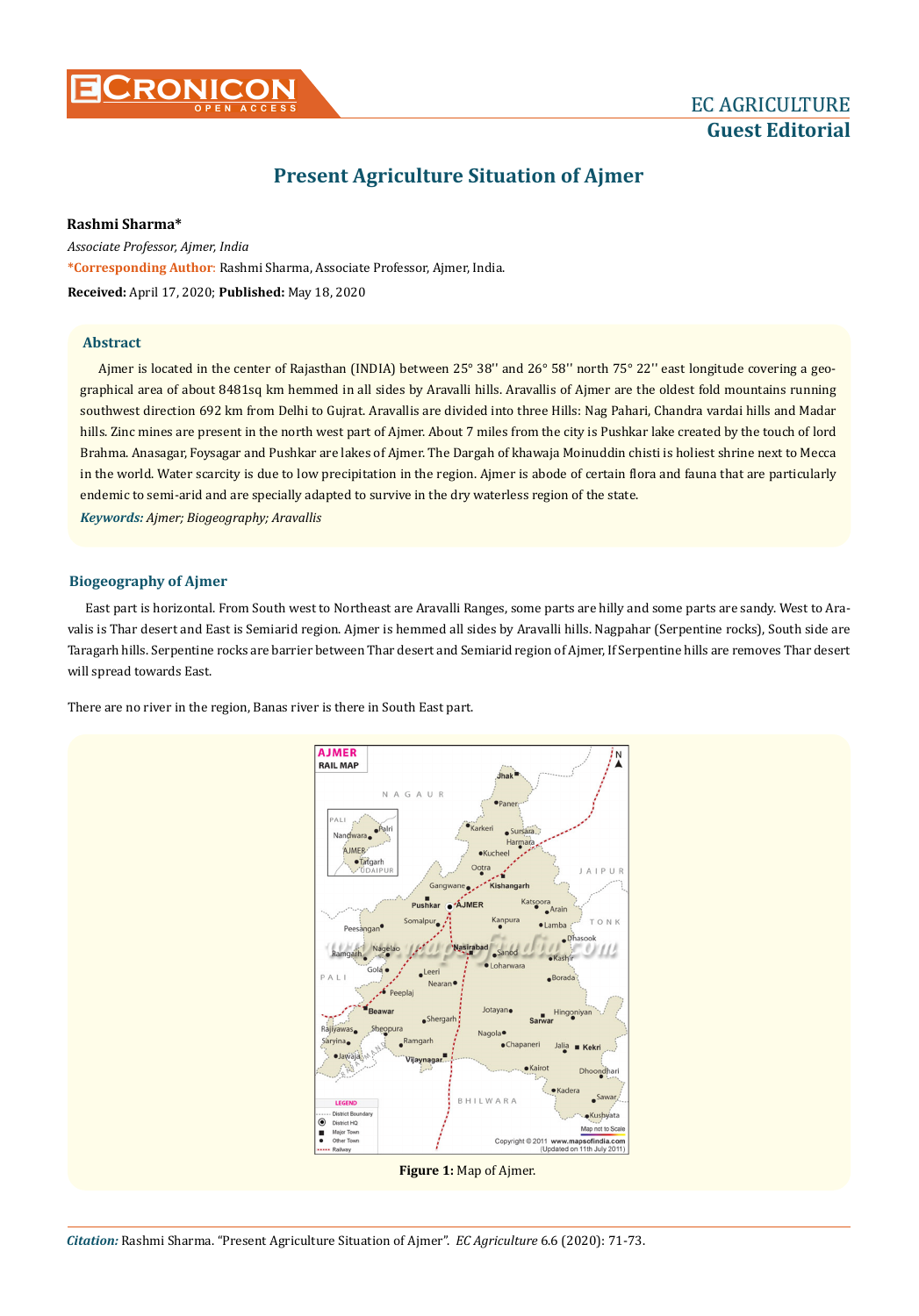Banas river gives branches to Pargana Samur.

Khari, Sagarmati, Dai and Saraswati cross the Ajmer district.

Ajmer District is divided into 9 Tehsils: Bhinai, Pisangan, Masuda, Kishangarh, Tantoti, Kekri, Beawar, Sarwar, Nasirabad.

AJMER is water scarce region so agricultural condition here depends on availability of water. Ajmer gets its water from Bisalpur dam. It is gravity dam on Banas River in Tonk district. It was completed in 1999 for water use and irrigation.

Now a days there is severe scarcity of Water because water is also supplies to Jaipur.



**Figure 2:** Bisalpur dam.

But water is supplied from Bisalpur dam to Ajmer, Jaipur and Tonk which is not sufficient.

Ajmer is water scarce place. West to Ajmer are Nagaur, Jodhpur, Jaisalmer regions of Thar desert. Acute water scarcity can be experienced during the month of April, May and June.

If rain is not sufficient then coming months that is July, August and September also water scarcity is seen. If rain is sufficient then it is all right for kharif crop. Kharif crop (Monsoon crop, autumn crop) maize, sorghum, Millet (*Pennisetum glaucum*), Jeera (*Cuminum cyminum*) and cotton are main monsoon crops of Ajmer. These all crops are monsoon dependent. If rainfall is below average the monsoon crop will fail. More dams should be build like Bisalpur to solve water problem of Ajmer. And interlinking of rivers I Gandhi canal in Jaisalmer and Banas river can also solve water problem of Ajmer. Agriculture is dependent on water [1-11].

#### **Bibliography**

- 1. B Singh. "Biogeography and Biodiversity".
- 2. Rao AS and Miyazaki T. "Influence of climatic changes on desertification in Osian (Jodhpur) region of Indian Arid zone". *Journal of Arid Land Studies* 7.1 (1997): 1-11.
- 3. Rao AS. "Impact of introduction of IGNP canal irrigation on micro secular changes on climate of Thar desert region". In: Tyagi BK Baqri Q H (eds) changing faunal ecology in Thar desert volume 3 Scientific publisher, Jodhpur (2005): 37-44.